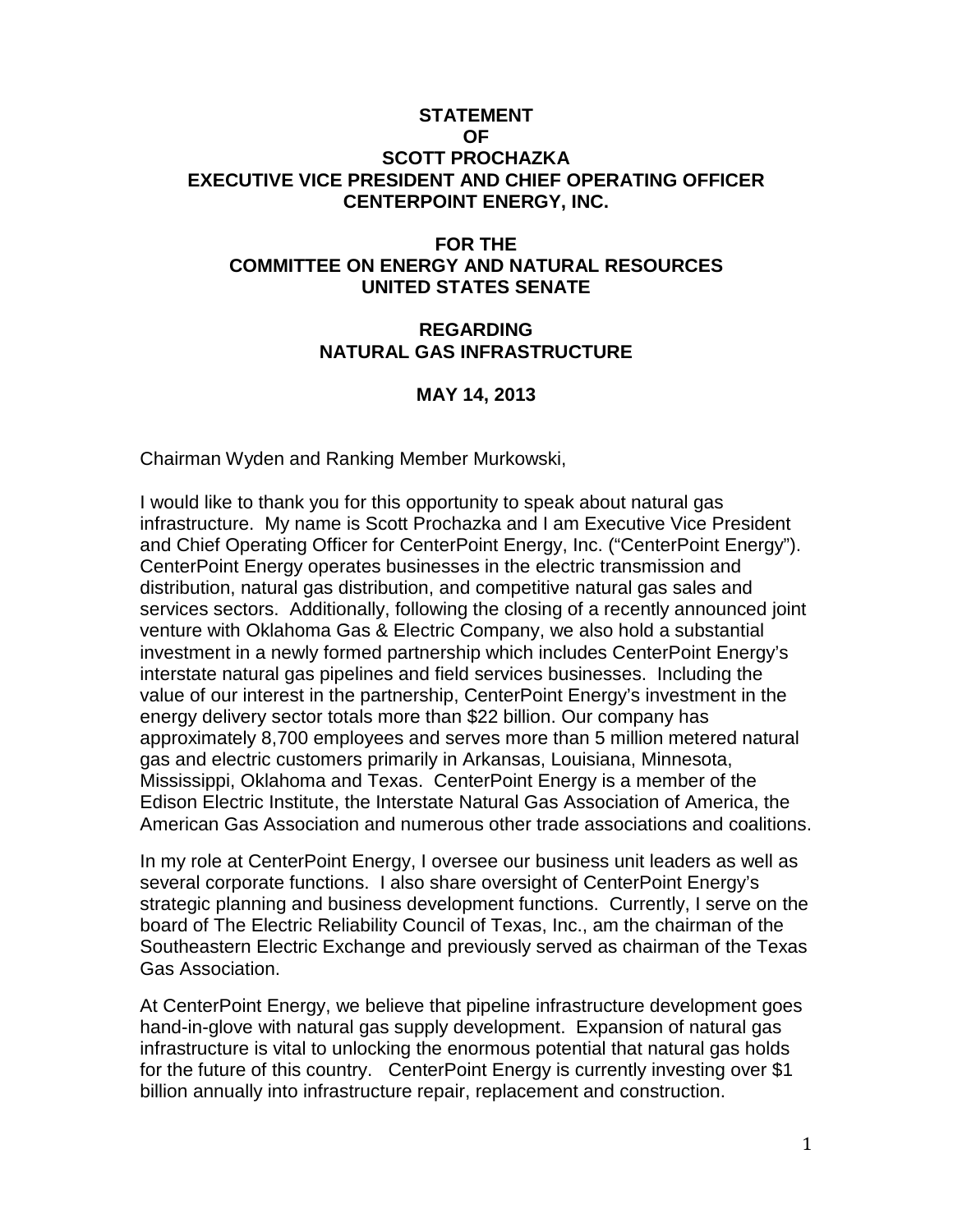As you know there are a variety of challenges and opportunities in the context of expanding natural gas infrastructure. I would like to cover one topic that is getting a lot of attention currently, and that stems from increased demand for natural gas in the context of power generation – the integration of the electric and natural gas markets.

It is important to note that CenterPoint Energy's electric operations are located fully within the ERCOT Region and, therefore, my comments today with respect to gas-electric integration are born of and apply to our experiences and observations from our natural gas pipeline and LDC businesses in other power market structures.

Newly realized and abundant domestic supplies of natural gas are changing the national energy landscape and the natural gas pipeline industry is experiencing new demand for natural gas services and supply, particularly in the power sector.

As we work to meet the challenges and opportunities that stem from this increased demand, we are keenly aware of the concern that a lack of integration between the natural gas and electricity markets could lead to reliability problems for the electric sector. We must work toward ensuring that there are no impediments to meeting the increased demand for natural gas infrastructure to ensure reliable electric service.

### **Gas & Electric Integration**

So what are the challenges associated with gas-electric integration? They arise out of key and fundamental differences between the development and current status of the natural gas and electric markets. These markets were developed independently and depart from each other on a number of critical issues.

Some of the most pronounced differences include the effect restructured electric markets in certain regions have on price signals, which are needed to promote the expansion of natural gas infrastructure. Another challenge you may be hearing about is that the difference between the "electric day" and the "gas day" could contribute to reliability problems. I will address each of these in turn.

#### Regional Differences & Market Signals

As noted, we believe that regional differences and certain market rules for power pricing are the major contributing factors challenging integration of the gas and electric markets.

There are key differences in the natural gas and electric sectors that affect the market signals sent to those making investments in energy infrastructure. Further, there are numerous regional differences that complicate integration, including dependence on the degree of gas in the fuel mix, the potential for coincidental peaks of natural gas local distribution companies ("LDCs") and gas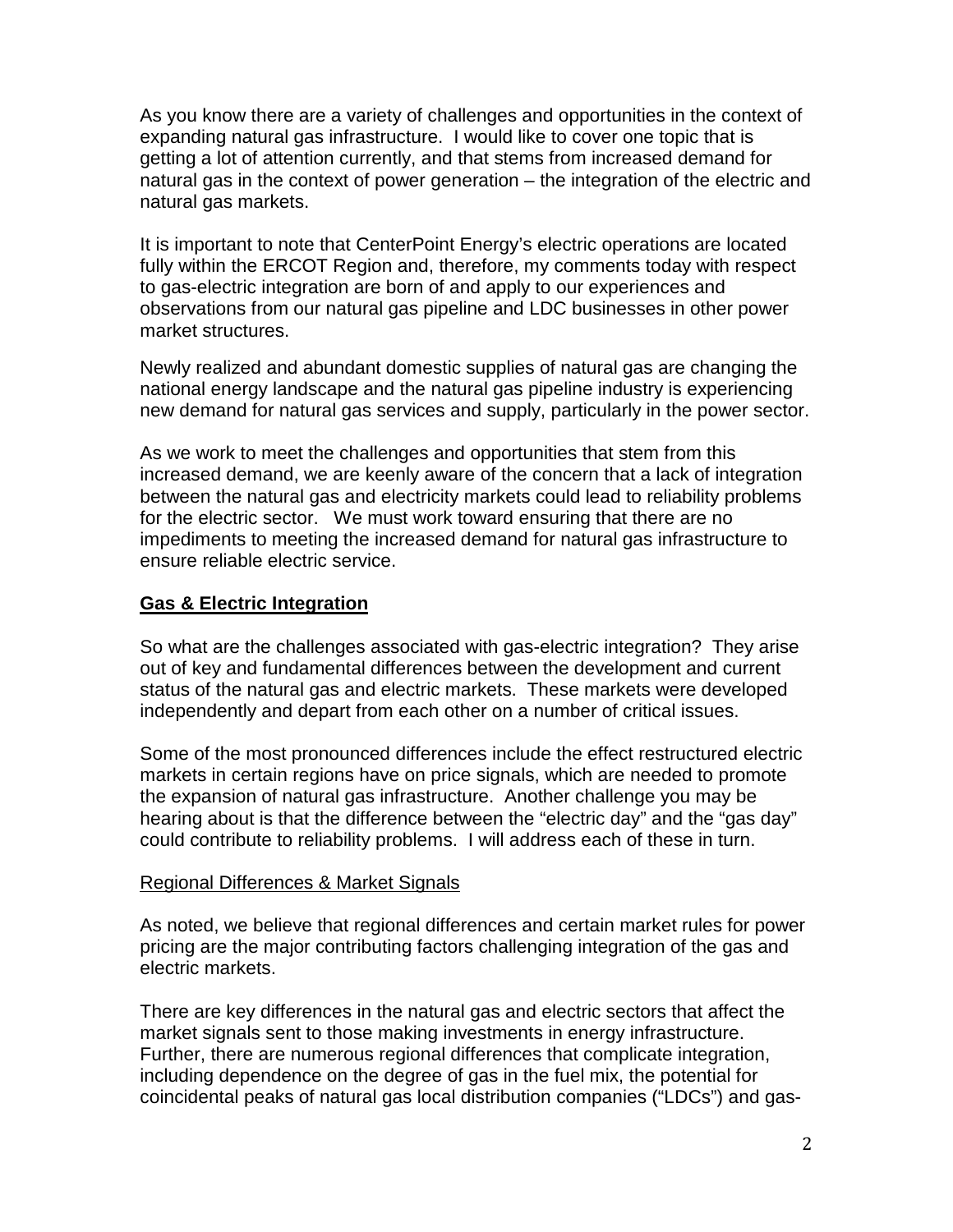fired generators, whether pipeline capacity is constrained, and whether the region operates as a retail restructured electric market.

Please allow me to highlight a few differences.

- With the "unbundling" of the natural gas markets, pipeline companies became service providers that transport or store the gas. Gas customers are required to procure their own gas supply whereas electric customers do not purchase transmission and distribution service separate from their electricity purchases.
- Pipeline companies do not have dedicated service territories as most electric transmission and distribution companies have, so pipeline companies compete to build infrastructure and serve in areas of new demand. The pipeline infrastructure model relies on long-term contracts guaranteeing a revenue stream sufficient to cover the significant investments required for new pipeline construction. Accordingly, pipeline companies cannot build new facilities on speculation, and indeed must prove to the FERC that new facilities are required for the public convenience and necessity. Long-term contracts with guaranteed revenue streams are the vehicle that ensures the facilities meet this test.
- Whereas electric transmission and distribution companies typically have the ability to collect the costs of expansion of their system from their customers, pipeline companies generally cannot pass the cost of expansion to multiple customers unless each of those customers benefit from the expansion, not just the power generator customer.
- While pipeline companies rely on long-term firm contracts to back costly infrastructure expansion and construction, most organized power markets do not incentivize generators to hold long-term firm contracts that would support new pipeline infrastructure projects. Power generators are typically unable to recover the costs of firm transportation contracts as "fixed costs". Without holding a firm contract, the power generator will likely choose to take interruptible service, a lower priority of service than that offered to the pipeline's customers who are willing to pay for firm service. Further, even if sufficient pipeline capacity is available, generators still may not find it rational to enter firm service contracts if they are unable to get proper recovery of the cost of the contract. Power bidding and pricing rules should better reflect the value of firm pipeline capacity.

# The "Electric Day" vs. the "Gas Day"

The "electric day" and the "gas day" refer to the scheduling timelines upon which generators, or producers, and gas transmission providers, or transporters, schedule the provision of natural gas or electric service at what time and location to serve the expected load of end-use customers at various locations. While some believe the electric day and the gas day should be redesigned and standardized to better align the certain key steps in the process for each market, we don't believe that is necessary or sufficient to address the challenges faced by generators in certain markets.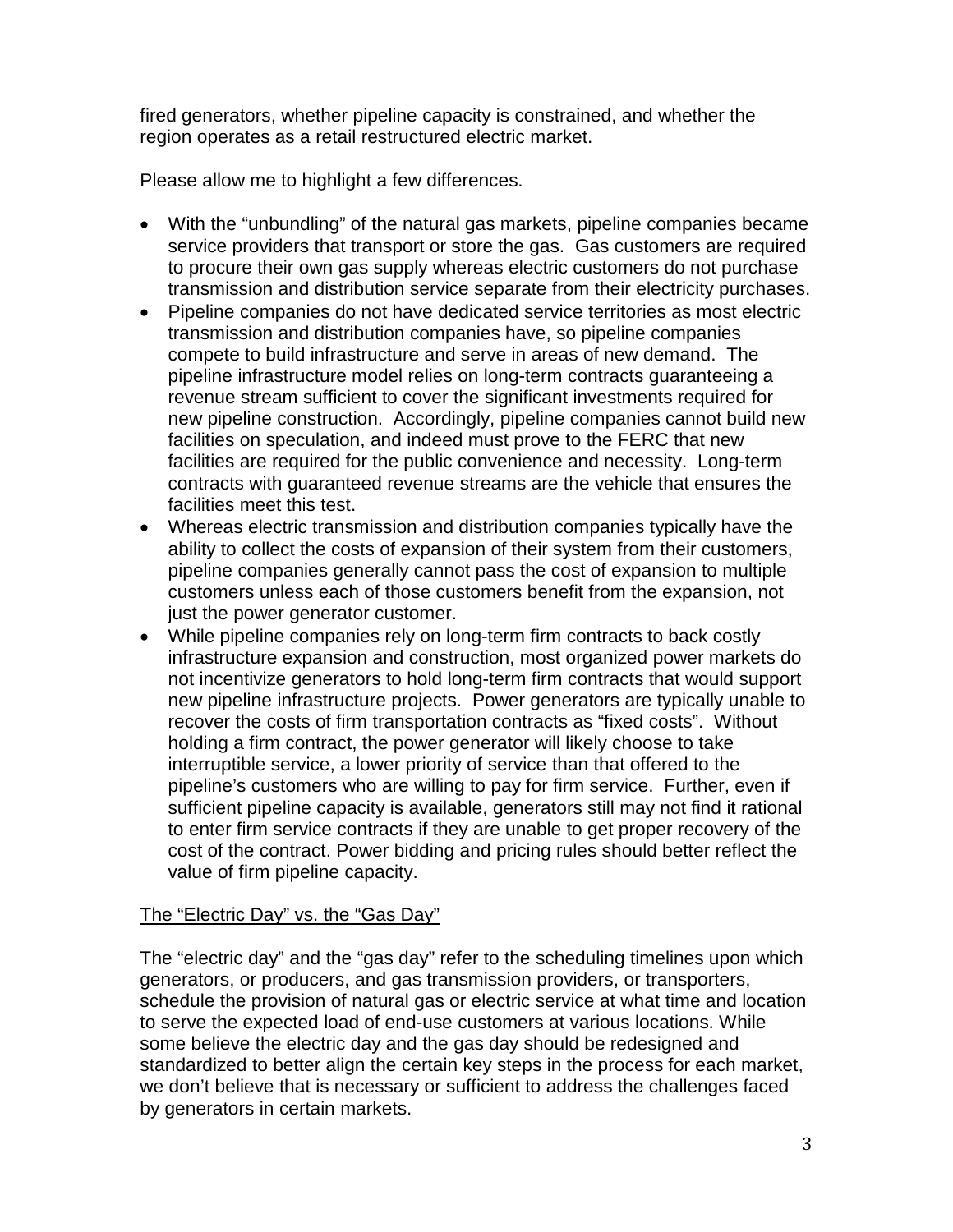The "electric day" and "gas day" scheduling timelines include several phases that occur over a 24-hour period. The process involves the exercise of contractual rights held by various parties, some of which are subordinate to others because of the type of contract (firm or interruptible), and a determination of available capacity by natural gas and electric providers. The process also includes rules for how previously scheduled deliveries of energy can be changed in response to changing supply or demand conditions during a given day.

Because the gas and electric markets evolved differently, the timing of certain key steps in each "day" evolved to meet the needs of the respective market. Now as generators use more natural gas for fuel, the differences in timing of those certain key steps have contributed to challenges for generators in some regional markets

The timing differences between the electric day and gas day may contribute to challenges faced by some generators, but we believe the larger contributors are regional differences in the availability of physical capacity and the market rules for power pricing.

I would like to note here that we are encouraged by the progress being made between the electric and gas industry participants at FERC's technical conferences, including the most recent in late April. We are seeing positive momentum toward some alignment between the gas and electric days and associated market cycles. We commend and encourage FERC on their continued efforts.

### **Conclusions & Recommendations**

Regulators and market participants are concerned that if there is not enhanced integration between the natural gas and electricity markets, there will be reliability problems for the electric industry.

In an era where we are seeing the retirement of electric generation powered by coal and nuclear fuels, along with cheap and abundant domestic supplies of natural gas, gas-fired electric generation that does not have a firm fuel supply runs a much higher risk of being unreliable in some regions.

Congress should work with FERC, regional reliability councils, and market participants on the overall goal of removing impediments to new gas infrastructure to enhance reliability for electric customers. Additionally, FERC should continue its positive dialogue with market participants and establish a policy framework that reflects regional variability in infrastructure, resources, and timing. Regulators and policymakers can enhance coordination between the gas and power sectors by encouraging appropriate regulation in the wholesale power markets.